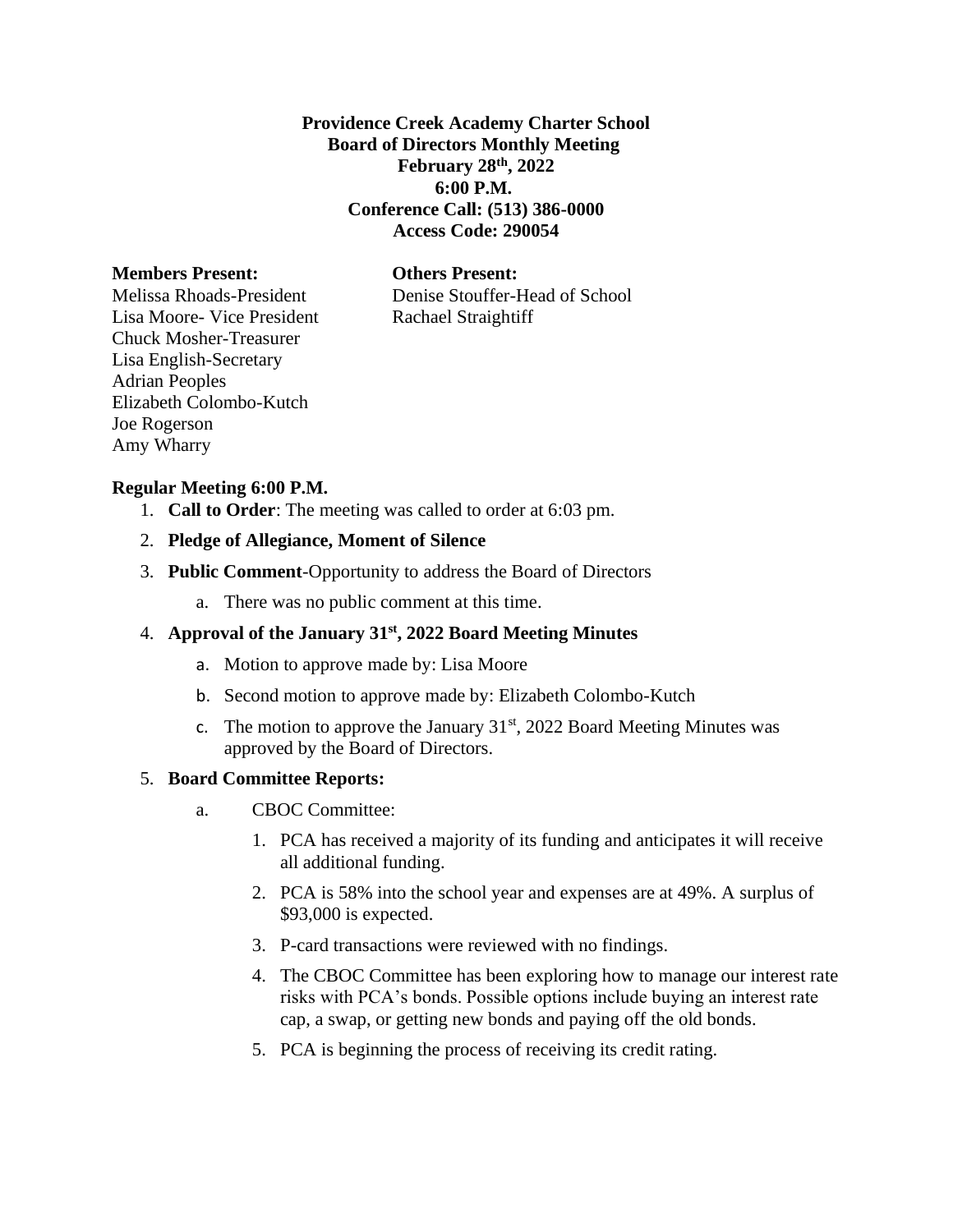- b. Website Committee:
	- 1. Mrs. Stouffer and Rachael Straightiff have been working to finalize details for the website. The anticipated launch date is July 1, 2022.
- c. Expansion Committee:
	- 1. RFP for architects was sent out. The Expansion Committee received three proposals and reviewed the proposals using a rubric. The three architects were all invited back to the next Expansion Committee meeting. The focus of the proposals will include pricing, alternate projects, and auditorium expansion.

# 6. **Reports:**

- a. Head of School Report
	- 1. PCA students and staff enjoyed the  $100<sup>th</sup>$  day of school on Friday, February 25<sup>th.</sup>
	- 2. PCA spent the month of February celebrating Black History Month.
	- 3. PCA received a letter of appreciation from a Veteran for the Veteran's Day program in November.
	- 4. The café audit has been completed. Chef Kevin and his team have worked to correct grain and vegetable portion and there will be a follow up review.
	- 5. Updated mask guidance has been released from the State as of 2/28/22. Mrs. Stouffer has sent out a presentation to parents. Parents will complete a form if they wish their children to continue to mask. Assemblies will be held with students concerning citizenship and respecting personal choice.
	- 6. The Special Ed audit was completed and PCA was 100% in compliance.
	- 7. PCA bus drivers received a bonus through the state of Delaware.
	- 8. The SY2022/2023 calendar has been completed. The calendar committee will continue to meet and may change some professional development days.
	- 9. Mr. Ferster  $(5<sup>th</sup>$  grade teacher) is coordinating an out of state field trip to Echo Hill Nature Center.
	- 10. Mrs. Stouffer is requesting the approval of a part time paraprofessional for the café.
	- 11. Mrs. Stouffer is requesting the approval of a full time night custodian.
- 7. **Executive Session**: *Pursuant to 29* Del. C. *§ 10004(b) (1) and (2) Providence Creek Academy Board will call for an executive session closed to the public pursuant to subsections (c) and (e) of this section, to discuss personnel matters in which the names, competency and abilities of individual employees are discussed.*
	- 1. Motion to go into Executive Session made by: Adrian Peoples
	- 2. Second Motion made by: Chuck Mosher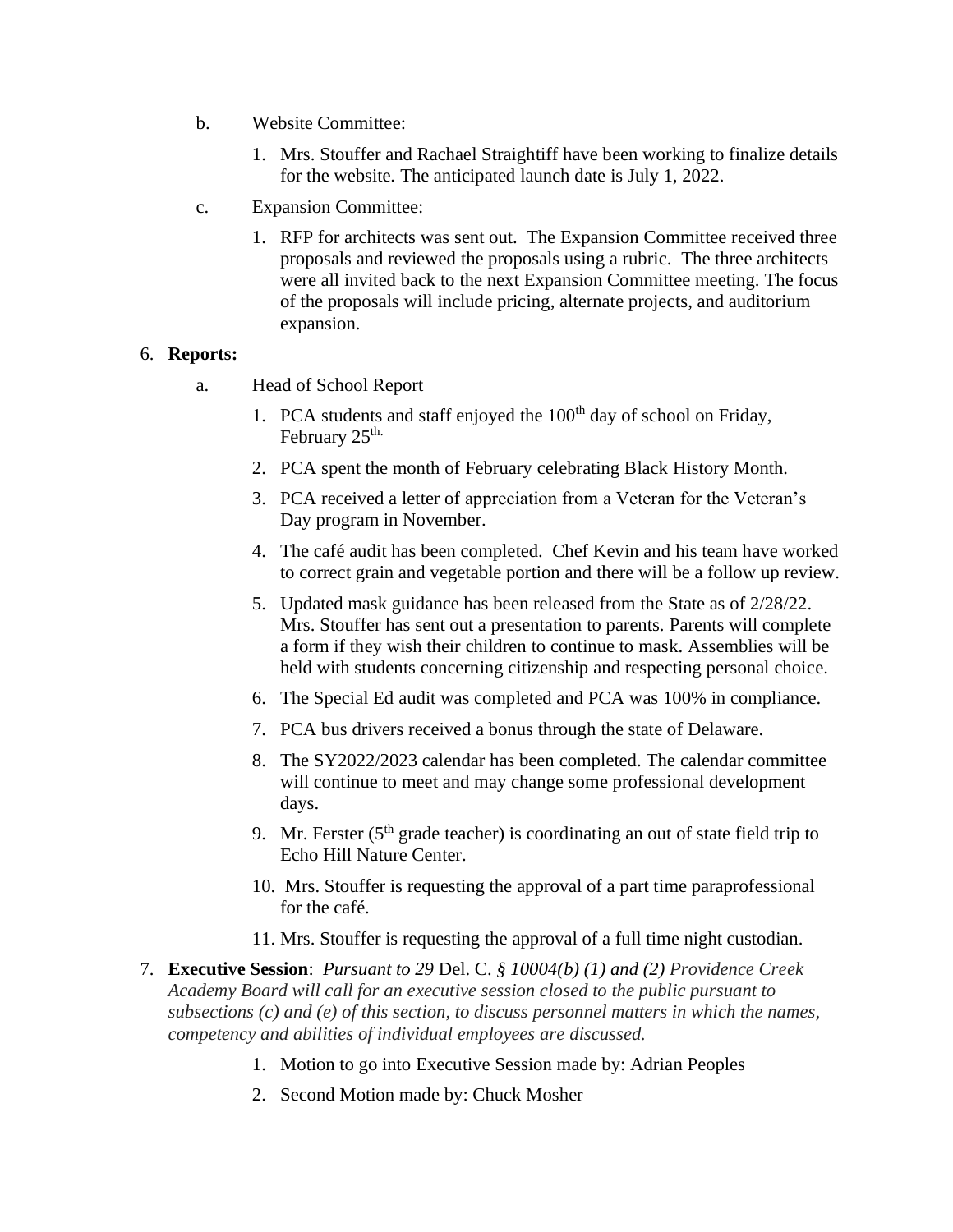- 3. The motion to go into Executive Session was approved by the Board of Directors.
- 4. Motion to come out of Executive Session made by: Elizabeth Colombo-Kutch
- 5. Second motion made by: Joe Rogerson
- 6. The motion to come out of Executive Session was approved by the Board of Directors.

# 8. **New Business:**

- a. Action Item: The Board will determine if it wishes to approve the SY2021/2022 January Budget.
	- 1. Motion to approve made by: Adrian Peoples
	- 2. Second motion to approve made by: Chuck Mosher
	- 3. The motion to approve the SY2021/2022 January Budget was approved by the Board of Directors.
- b. Action Item: The Board will determine if it wishes to approve the DOE Monthly January 2022 Budget.
	- 1. Motion to approve made by: Lisa Moore
	- 2. Second motion to approve made by: Adrian Peoples
	- 3. The motion to approve the DOE Monthly January 2022 Budget was approved by the Board of Directors.
- c. Action Item: The Board will determine if it wishes to approve the school calendar for School Year 2022/2023, with the caveat of minor changes to professional development days.
	- 1. Motion to approve made by: Joe Rogerson
	- 2. Second motion to approve made by: Lisa English
- d. Action Item: The Board will determine if it wishes to approve the  $5<sup>th</sup>$  Grade Spring Camping Trip to Echo Hill Outdoor School on May 14 to May 15, 2022 in Worton, MD.
	- 1. Motion to approve made by: Elizabeth Colombo-Kutch
	- 2. Second motion to approve made by: Joe Rogerson
	- 3. The motion to approve the  $5<sup>th</sup>$  Grade Spring Camping Trip to Echo Hill Outdoor School on May 14 to May 15, 2022 in Worton, MD was approved by the Board of Directors.
- e. Action Item: The Board will determine if it wishes to approve the part-time cafeteria paraprofessional position for the remainder of SY21/22. This is a temporary position not to exceed \$7,500.
	- 1. Motion to approve made by: Chuck Mosher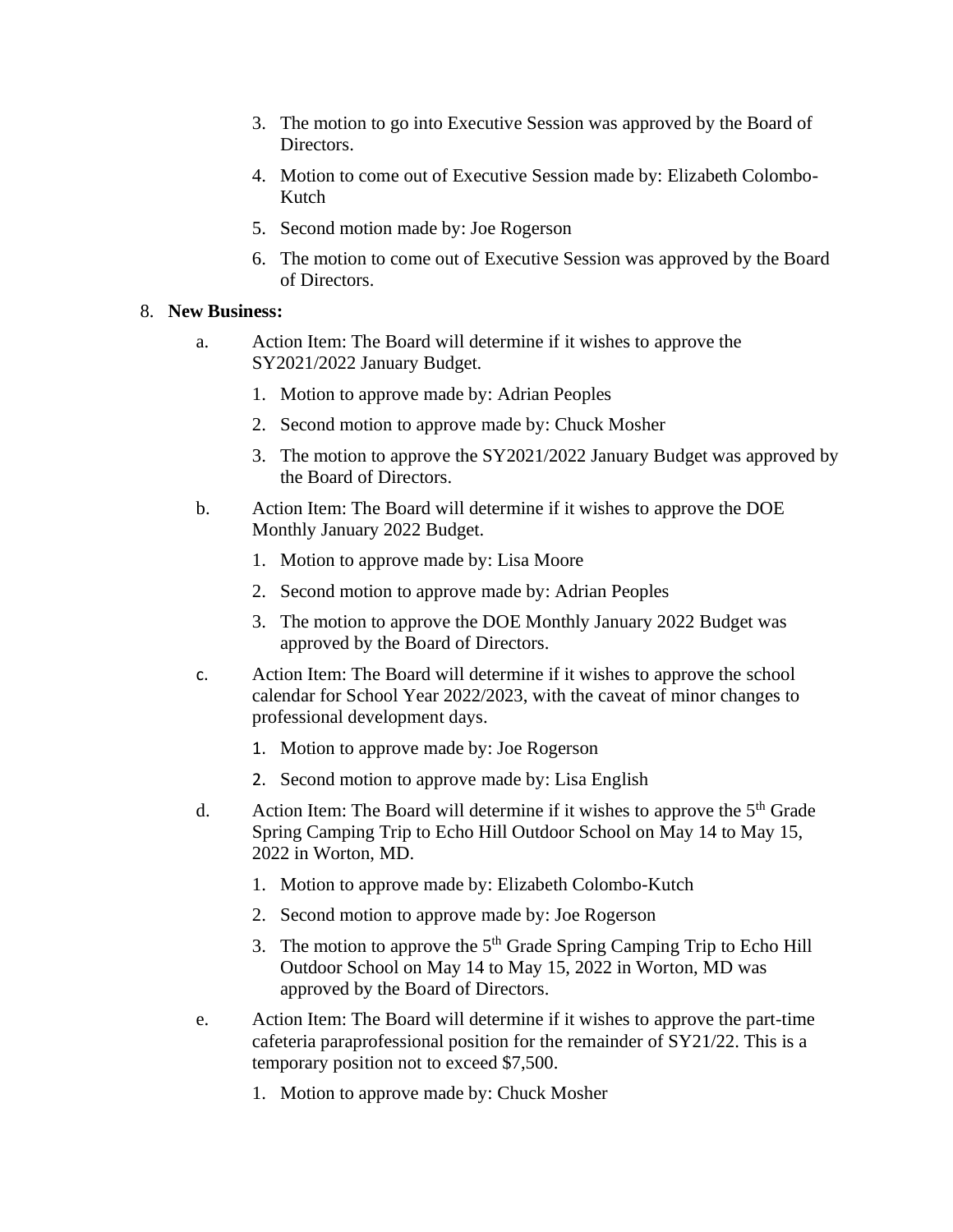- 2. Second motion to approve made by: Elizabeth Colombo-Kutch
- 3. The motion to approve the part-time cafeteria paraprofessional position for the remainder of SY21/22. This is a temporary position not to exceed \$7,500.
- f. Action Item: The Board will determine if it wishes to approve an additional part-time night custodian position for the remainder of SY21/22, not to exceed \$6,000.
	- 1. Motion to approve made by: Lisa Moore
	- 2. Second motion to approve made by: Joe Rogerson
	- 3. The motion to approve an additional part-time night custodian position for the remainder of SY21/22, not to exceed \$6,000, was approved by the Board of Directors.
- g. Action Item: The Board will determine if it wishes to approve an additional full-time night custodian position.
	- 1. Motion to approve made by: Adrian Peoples
	- 2. Second motion to approve made by: Elizabeth Colombo-Kutch
	- 3. The motion to approve an additional full time night custodian position was approved by the Board of Directors.
- h. Action Item: The Board will determine if it wishes to approve the hire of a part-time cafeteria paraprofessional.
	- 1. Motion to approve made by: Chuck Mosher
	- 2. Second motion made by: Lisa English
	- 3. The motion to approve the hire of a part-time cafeteria paraprofessional was approved by the Board of Directors.
- i. Action Item: The Board will determine if it wishes to approve the hire of an additional part-time night custodian for the remainder of SY21/22. **(duplicate action item)**
- **j.** Action Item: The Board will determine if it wishes to approve the hire of an additional full-time night custodian. **(duplicate action item)**
- k. Action Item: The Board will determine if it wishes to approve the hire of a school nurse. **(action item tabled)**
- l. Action Item: The Board will determine if it wishes to approve the resignation of Cindy Valasquez as substitute nurse.
	- 1. Motion to approve made by: Adrian Peoples
	- 2. Second motion made by: Elizabeth Colombo-Kutch
	- 3. The motion to approve the resignation of Cindy Valasquez as substitute nurse was approved by the Board of Directors.